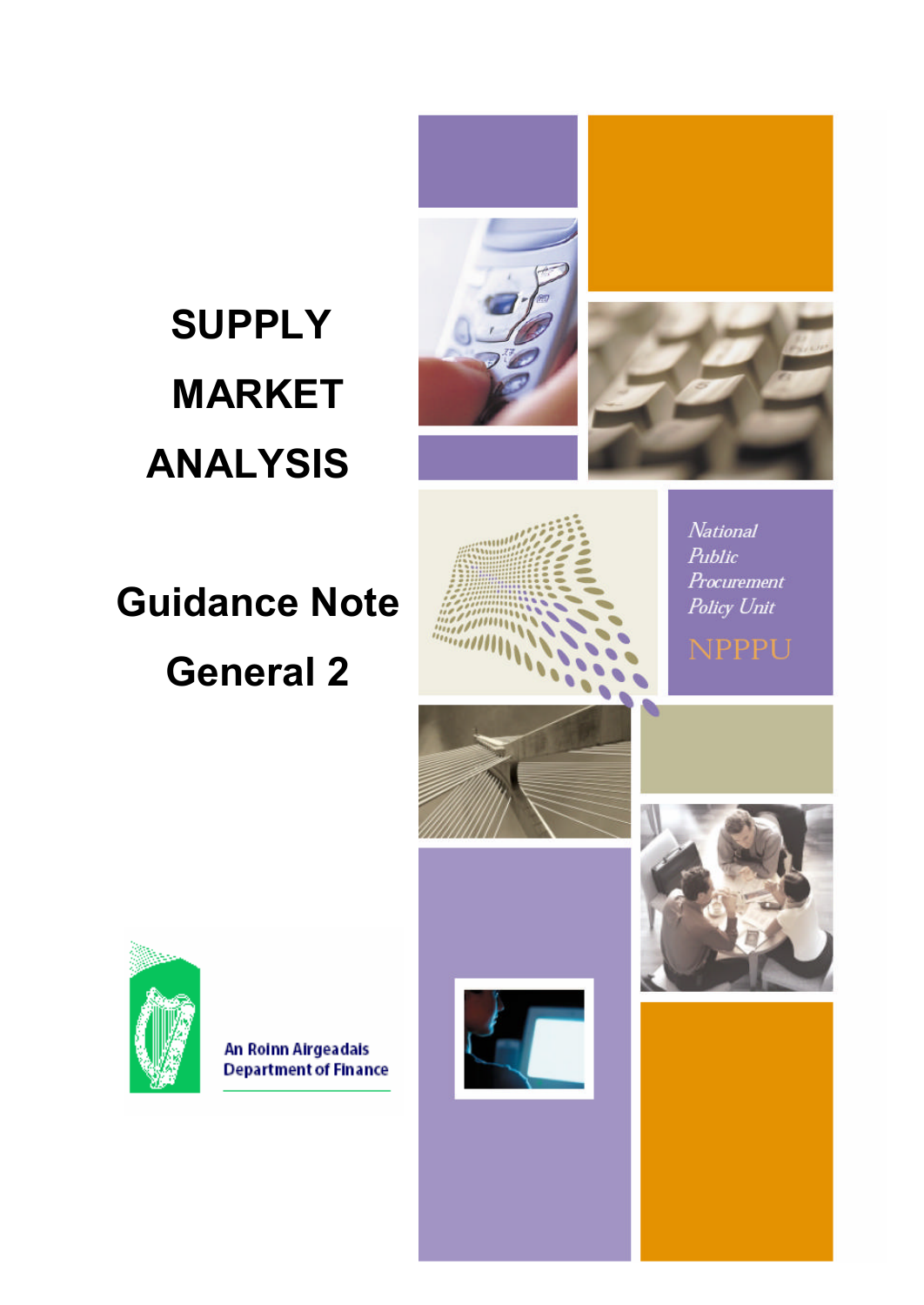Effective and efficient procurement policies, procedures and practices in contracting authorities can have a significant impact on obtaining value for money in the purchase of goods and services by the State.

In 2005 the NPPPU published the **National Public Procurement Policy Framework**. The policy requires that *procurement management reform* should be one of the key strategic priorities of the public sector in order to achieve value for money outcomes from procurement. *Procurement management reform* is to be achieved by encouraging contracting authorities to analyse their procurement structures and practices and through this process adopt improved procurement practices and procedures. Contracting authorities are required to achieve this policy objective through the development of Corporate Procurement Plans. The plans are expected to be underpinned by analysis of procurement expenditure and procurement practices, systems and structures. The plans should provide targeted and strategic direction to procurement planning in contracting authorities.

As part of the process of encouraging *procurement management reform* and the corporate procurement planning process, the NPPPU is committed to putting in place a suite of policy and guidance documents to support innovative and improved procurement practices. This series should help those who make strategic decisions on procurement, those who are responsible for developing their organisation's Corporate Procurement Plan and those who are responsible for implementing these decisions and plans.

This guidance note has been developed to help contracting authorities who want to understand the commercial environment in which purchases of goods and services are made.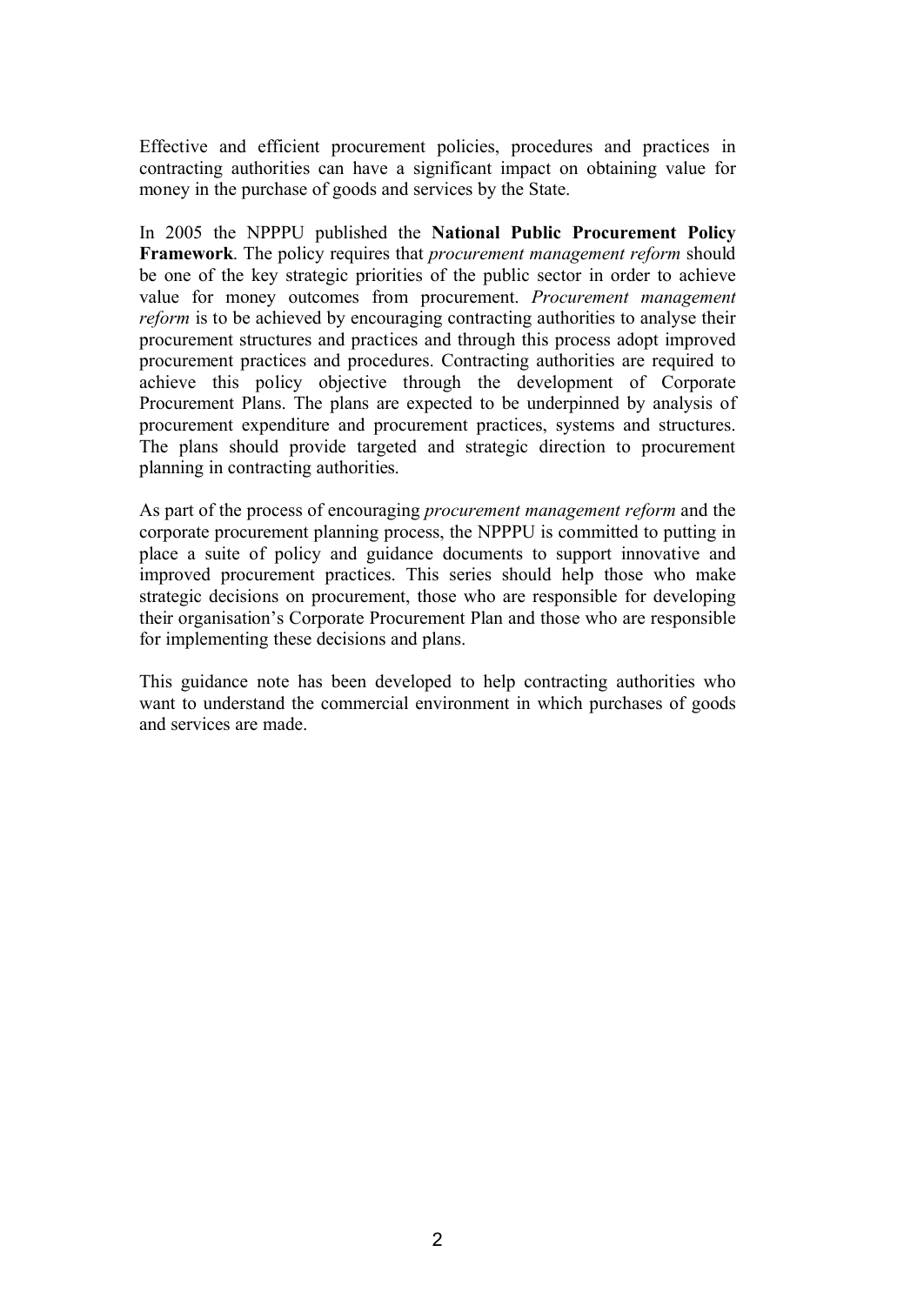#### **Introduction**

- While understanding of supply markets has improved, there needs to be better understanding in contracting authorities of the suppliers and the markets in which they operate and how these shape the nature and availability of goods or services used by these authorities.
- § Supply market analysis is a technique which enables a contracting authority to understand how a market works, the direction in which a market is heading, the competitiveness of a market, the key suppliers and the value that suppliers place on the contracting authority as a customer. This can help inform, improve and shape the tendering process leading to improved procurement outcomes such as better value for money or service, reduced prices or achieving whole of government outcomes.

#### **When should supply market analysis be carried out?**

- Supply market analysis should be carried out in respect of the purchase of goods and/or services when they
- o are difficult to purchase due to the complexity involved
- o involve a high level of expenditure
- o are critical to the ongoing business of the contracting authority
- § Goods or services include large capital works, large transformational IT projects, specialised IT projects, purchases of specialised items such as chemicals.
- Less extensive supply market analysis should be carried out on goods or services which may be easy to acquire but where there is a significant cost involved. Goods or services include personal computers, printers or photocopiers.
- § It is generally not necessary to carry out such analysis for goods or services where it is easy to secure supply and there is a low relative expenditure (e.g. stationery) or where goods or services are being acquired as part of an aggregated or framework arrangement.
- **EXECUTE:** A broad framework for analysing supply markets based on the SUPREM ([www.suprem.gov.ie\)](GGG81.+,#/83-) supply positioning model is set out in Appendix 1.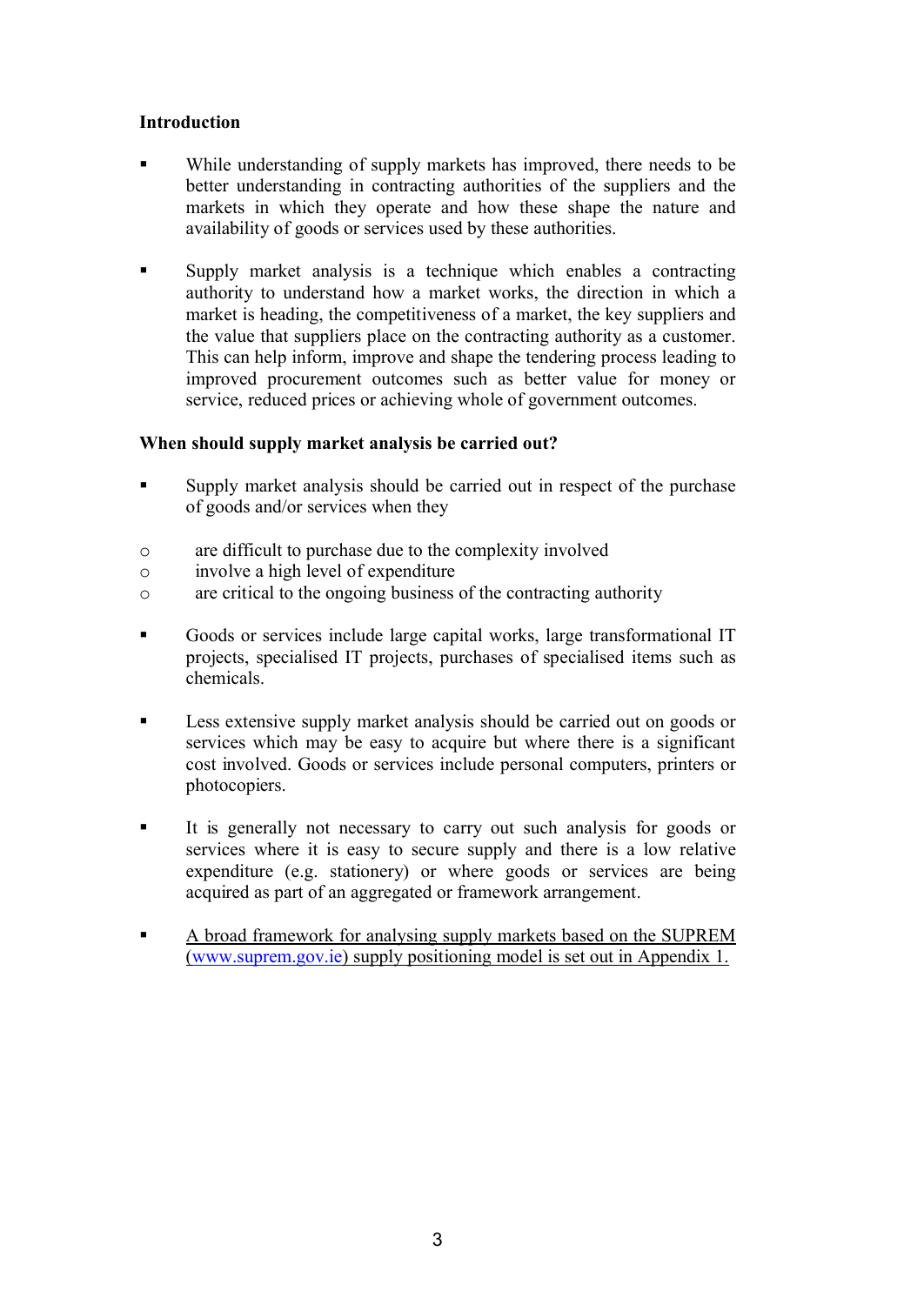

Relative Expenditure

#### **Reasons for analysing supply markets**

- There are a number of reasons for analysing supplier markets:
	- o Better knowledge of supplier strategy
	- o Manage risk to the contracting authority
	- o More informed contracting authority
	- o Allows for the identification of opportunities to advance Government priorities

#### *Better knowledge of supplier strategy*

- Understanding how individual suppliers operate, their market position, why they want to deal with the contracting authority and understanding their longer term goals helps obtain value for money. Analysing supply markets may:
- o Provide valuable information about suppliers' strengths and weaknesses. For example, the contracting authority may discover that a particular supplier is keen to win a Government contract or a supplier may have difficulty fulfilling orders.
- o Identify comparable substitute goods and services that may be available from more competitive and less risky supply markets and could offer better value for money
- o Understand which suppliers are more technologically advanced in particular sectors
- o Identify opportunities to better manage the supply chain<sup>1</sup> that will reduce the cost of purchasing goods or services

 $1$  See page 11-12 of this document for comment on supply chain analysis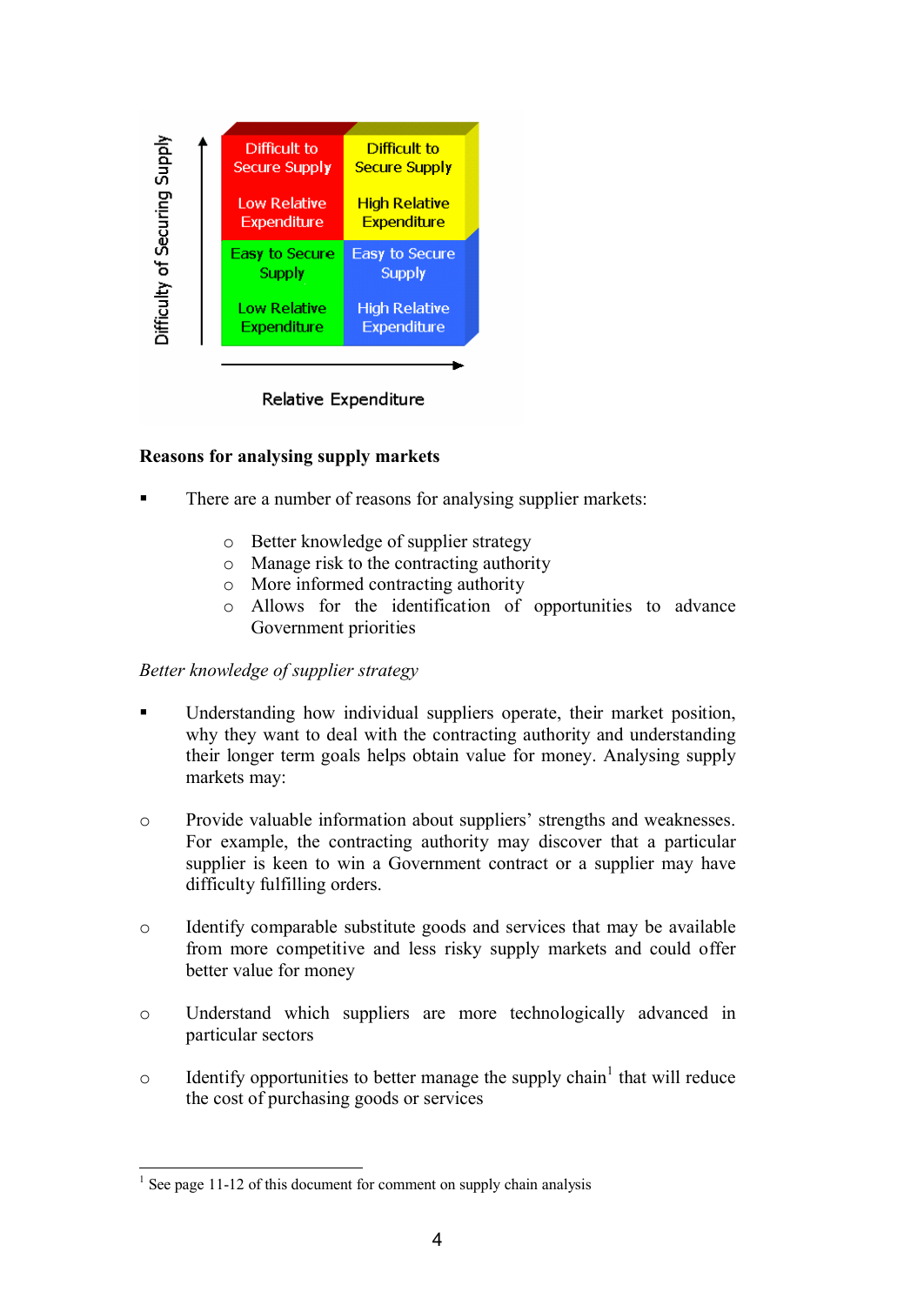- o Allow the contracting authority to become aware of all potential suppliers (in a market with a limited number of suppliers, it is advantageous for the contracting authority to encourage all suppliers to tender).
- o Provide a sound understanding of the contracting authority's attractiveness as a customer for the supplier. The more important the contracting authority is to the supplier in terms of the business generated the more likely better service and price becomes available from that supplier.

#### *Manage risk for the contracting authority*

- Analysing supply markets assists in determining the risks involved in purchasing particular goods or services. It can also identify ways to manage these risks. Analysing supply markets may:
- o Assist in the development of specifications to encourage competitive offers and reduce the possibility of purchasing goods or services which are not fit for purpose. Specifications are often set which are too restrictive and reduce the number of potential suppliers. This is often the result of a limited knowledge of alternatives.
- o Identify opportunities to increase the base of suppliers to meet the needs of contracting authorities.

#### *More informed contracting authority*

- § One of the aims of the procurement management reform process is to help create a more informed contracting authority. With market analysis, the contracting authority understands how technology and other factors are driving changes in the market for the particular goods or services it requires. The contracting authority understands how goods and services are priced and how service quality and standards are set by suppliers.
- Contracting authorities who understand markets and suppliers are better able to develop tenders which reflect conditions in that market. Indeed they are able to help develop the market or suppliers so it can provide the goods or services necessary to the functioning of the contracting authority. They are also able to deal with suppliers on a more equal basis when contracts are in place.

#### *Allow for the identification of opportunities to advance government priorities*

§ Government policy requires value for money outcomes from procurement and this can include achieving whole of Government objectives. Procurement can assist in the development of environmental or social initiatives or it can become a force for innovation and help support small and medium enterprises to develop their potential.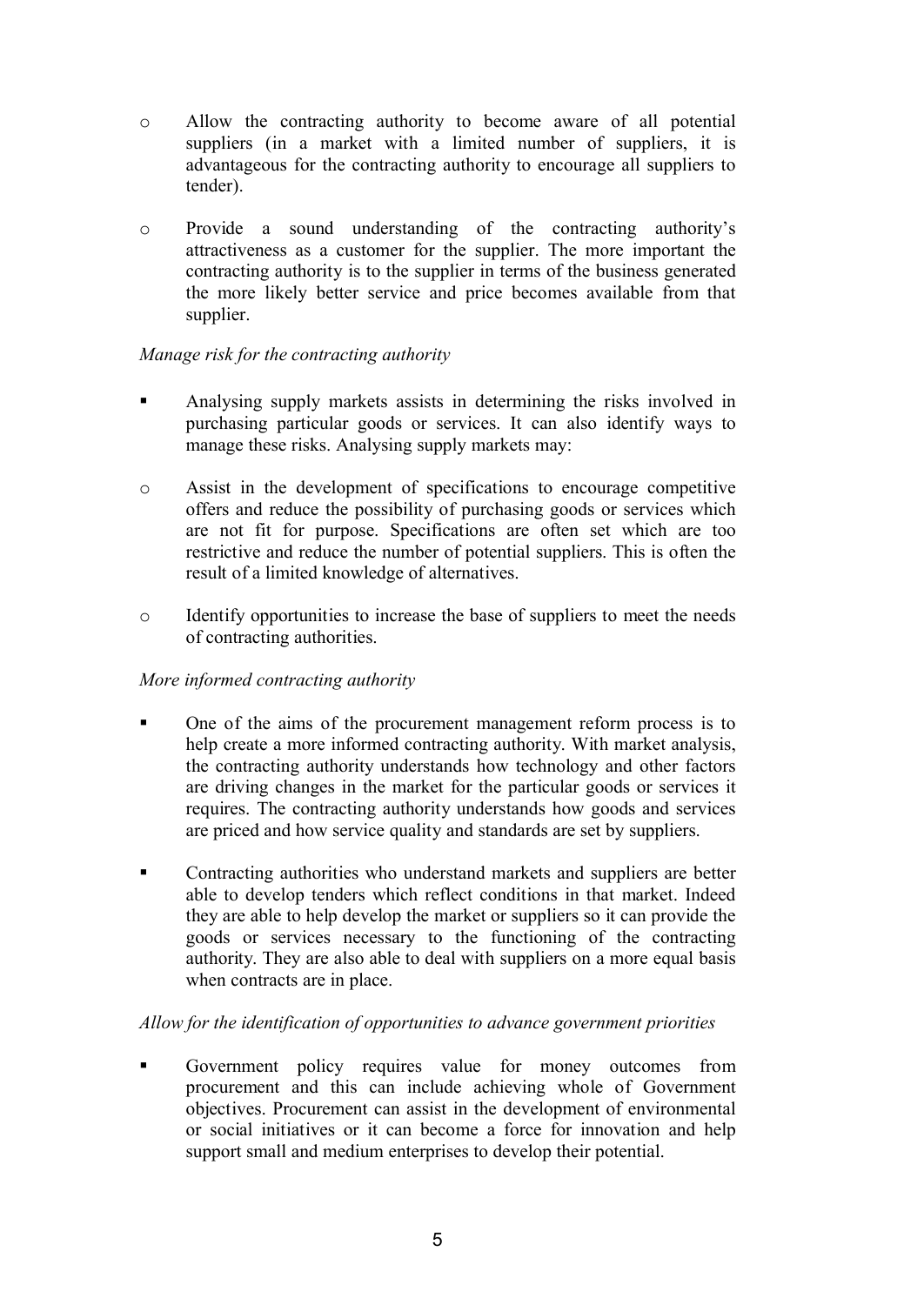An informed knowledge of the market and the capabilities of suppliers can help bring a better approach to achieving whole of government objectives when contracting authorities are tendering. Thus, an informed knowledge of the ICT sector may allow for a tender which seeks an innovative response from the small business software sector. A better understanding of changes in environmentally friendly technology could help improve environmental outcomes from procurement.

#### **Should contracting authorities rely only on advertising tenders or requests for information?**

Developing successful procurement strategies requires an awareness of current supply market information. Relying only on processes such as requests for information, quotations and tendering may not identify all the required information. A tendering process is unlikely to reveal to the contracting authority important information such as the level of competition in the market, supplier capability and environmental factors that may impact on the purchase. A tender process may not provide scope for identifying substitute or alternative goods and services, nor is it likely to identify the contracting authority's attractiveness to the market. Resources invested in analysing supply markets are usually more than offset by the benefits in value for money and risk reduction.

#### **Conducting the analysis of supply markets**

#### *Introduction*

- Before commencing any market analysis, the relevant individual or group in the contracting authority should consider the aims and objectives of this research so that the analysis will provide the answers required within the time available.
- For example the individual or group may want to consider whether the contracting authority is seeking
- o a reduction in cost and requires information on how the market prices a particular good or service
- o to understand the range of suppliers in the market and the goods/services they provide in order to develop an appropriate specification
- o to understand the latest trends in technology in a particular sector
- o achieve a specific whole of Government objective such as developing an innovative product or service, achieving a specific environmental standard or a particular social objective
- § Once the aim of the research is understood, contracting authorities need to identify potential information sources; identify any potential costs and set a timetable for completing the research. The level of detail in any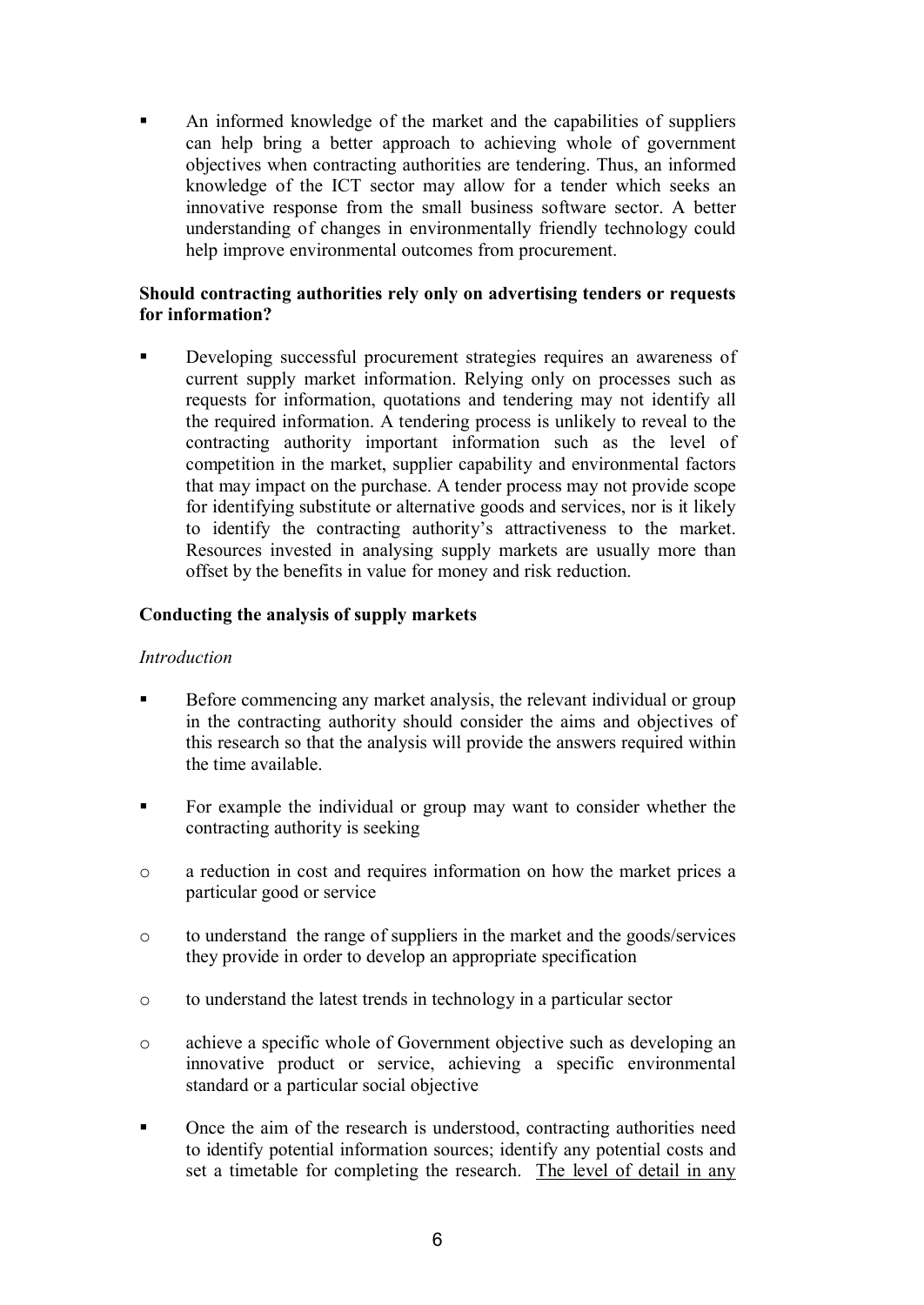research will vary with the complexity of the purchase and supply market. No two sets of work are likely to be the same and depend on the requirements of the contracting authority. The research needs to be flexible as new information gathered may change the direction of the research.

- Contracting authorities should conduct research and analysis at the same time. As information is researched, it needs to be analysed and initial analysts may lead to a requirement for more research and then further analysis based on new information.
- Individual contracting authorities should decide as to their own individual requirements on the level and extent of any analysis carried out by them.

#### *Analytical framework for supply market analysis*

- The information gathered during the research phase can be analysed using the supply market analysis framework which provides a structure for the analysis. This framework can be used to examine the supply market for a good or service and focuses on five key areas;
- o Market structure
- o Competition
- o Supply chain
- o Substitute goods and services
- o The contracting authority's value as a customer.



#### *This framework has been adopted from Michael Porter's "Five Forces Model of Competition".*

In addition, environmental factors such as legal, political, cultural, economic and technological elements that affect the supply market or the ability to purchase also need to be analysed.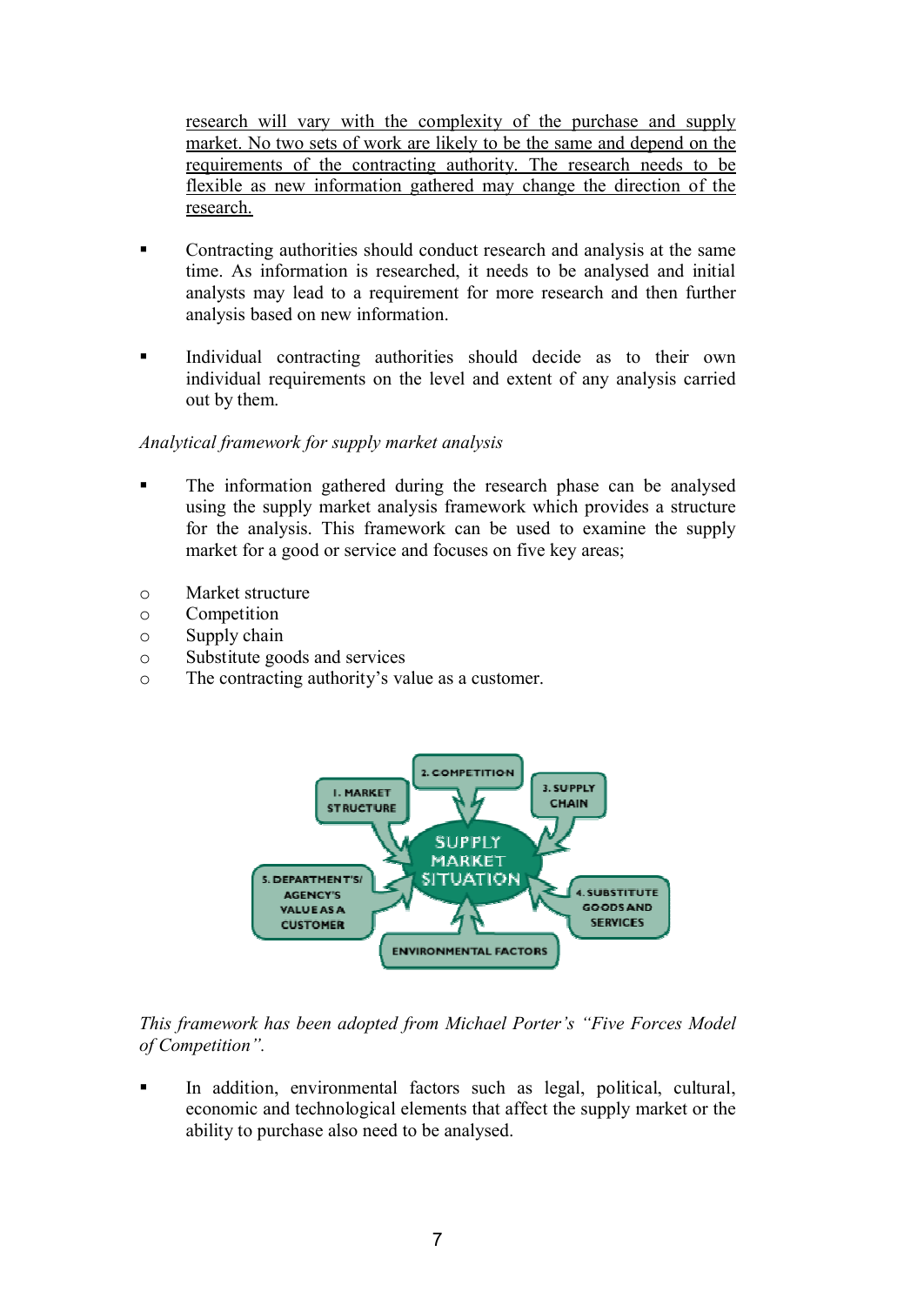The questions provided under each heading are generic and can serve as a good starting point to analyse most supply markets. These questions should be used as a general guide, but remember that every supply market is different, so this list may be expanded or contracted where necessary. This type of research can often uncover unexpected information about the supply market. Be prepared to follow leads and review and update your research objectives.

Researching the market for a particular good or service may not require analysis under all five headings. The decision on which ones to use and which to omit is a matter for the contracting authority and depends on the complexity of the supply market analysis being carried out.

#### **Market Structure**

- Key areas to research:
- o How many suppliers are there in the market and what is each supplier's size (in terms of number of employees and production capabilities)
- o How are the suppliers geographically distributed
- o Which suppliers are the market leaders and which are the market followers
- o What are the type and level of barriers to entry and exit for potential suppliers (that is, the ease with which new firms can enter and secure a place in a viable market)
- o What is the size of the total market and relative size of each supplier (market share by revenue and/or profits)
- $\circ$  What is the level of market concentration<sup>2</sup>? (Do a few large firms make up the bulk of all turnover)
- o Have there been any mergers and/or acquisitions in this industry recently, or are any predicted
- o What is the level of product differentiation<sup>3</sup> between firms
- o What are the role, profile and function of any key industry bodies
- o Which firms appear to lead in price increases or decreases
- o Do suppliers have interests in other markets
- $\circ$  Do any of the suppliers tend towards horizontal<sup>4</sup> or vertical integration<sup>5</sup>
- § Supply markets can range from the extreme situation where there are many firms each selling an identical or similar product or service to a situation where there is only one supplier (monopoly). In a developed

Market concentration is the extent to which a small number of suppliers make up a large percentage of revenue. For example, if two or three large firms represent 90% of the turnover in the industry, the market could be referred to as highly concentrated.

<sup>&</sup>lt;sup>3</sup> Product differentiation is the level and types of differences that suppliers have between their  $\text{products.}$ 

<sup>4</sup> Horizontal integration means firms forming alliances or takeovers with companies in the same industry (competitors).

<sup>&</sup>lt;sup>5</sup> Vertical integration means firms forming alliances or takeovers with companies that are in their supply chain (either upstream or downstream).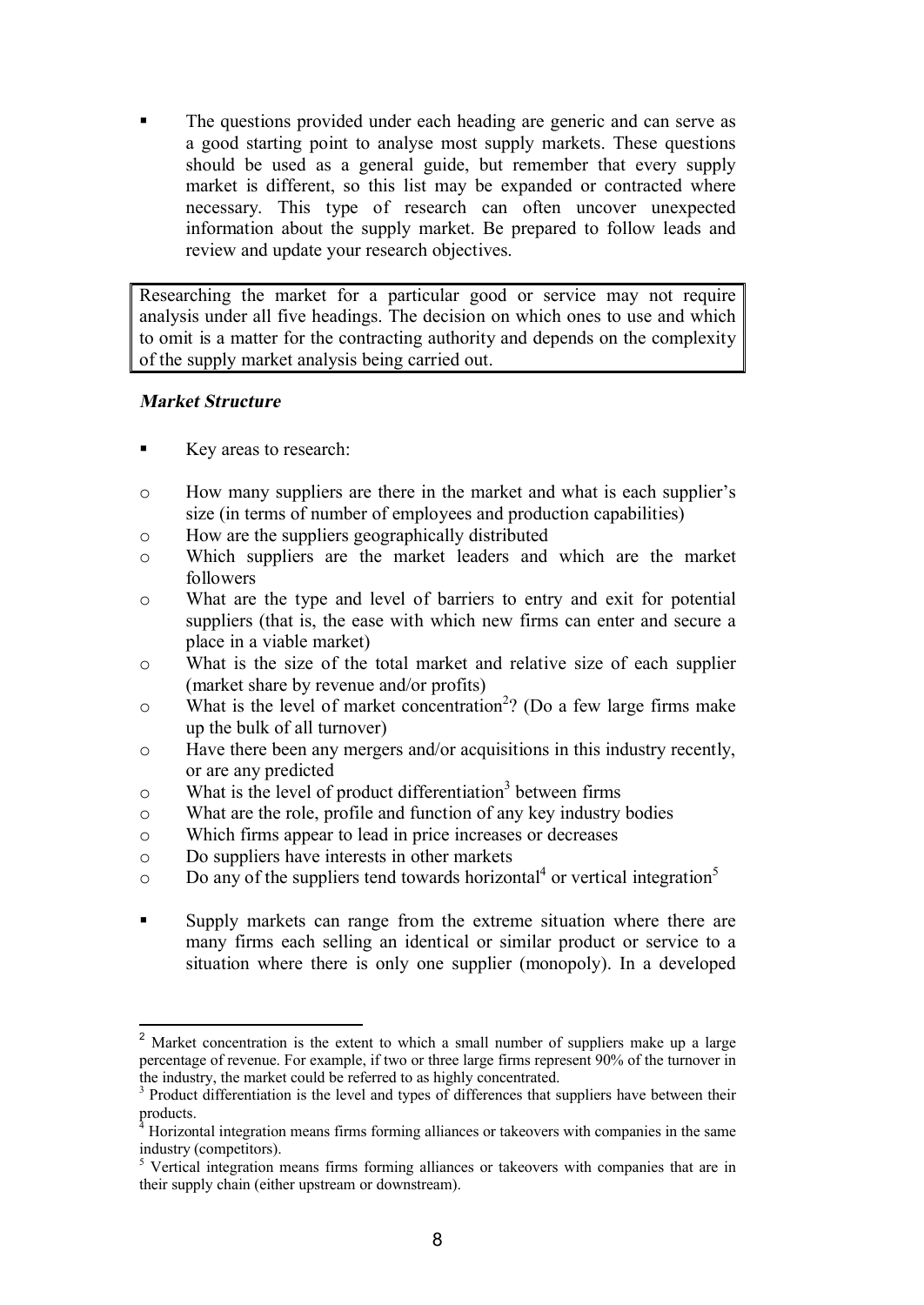economy, the majority of markets fit somewhere between these two categories.

- § As there is unlikely to be perfect competition in all markets, one of the greatest difficulties for contracting authorities is dealing with monopoly or monopoly like situations. In such situations, the power of the contracting authority is likely to be limited and power resides with the supplier(s) who can use their powers to set higher prices and influence the level of service available. Contracting authorities need to consider how they can develop innovative solutions to resolve potential difficulties with monopoly or near monopoly suppliers. Depending on the reason for the monopoly relationship (for example, due to buyer specifications or the limited size of the market), different options may be available to the contracting authority to redress the balance. These include:
- o Increase knowledge about the supplier to identify opportunities to leverage advantage
- o Increase mutual dependency with the supplier
- o Produce the good/service in-house
- o Support the development of alternative suppliers
- o Consider substitute goods and services.
- The type of market structure will be affected by the type and level of barriers to entry and exit in a particular market. High barriers to entry including patent and licensing rights, difficulties in sourcing capital or labour and government regulations. When barriers to entry are high, suppliers are likely to compete on product type and brand image rather than price. Supply markets with low barriers are likely to result in a greater number of competitors and price-based competition is more prevalent.
- Contracting authorities should consider classifying their supplier base into the following categories so that they understand where potential difficulties may emerge with the supply of particular goods or services. Suppliers can be categorised as:
- o Bottleneck where substitution of existing goods provided by the supplier is difficult; where there are monopolistic markets; high entry barriers to the market
- $\circ$  Non-critical suppliers where there is availability of the particular goods or services and where there is standard specifications allowing the goods or services to be sourced from a range of suppliers and where substitution is possible.
- o Leverage suppliers where there is adequate availability of the goods or services with numbers of alternative suppliers; where there are standard products available from these suppliers and it is possible to substitute the goods and services and the suppliers.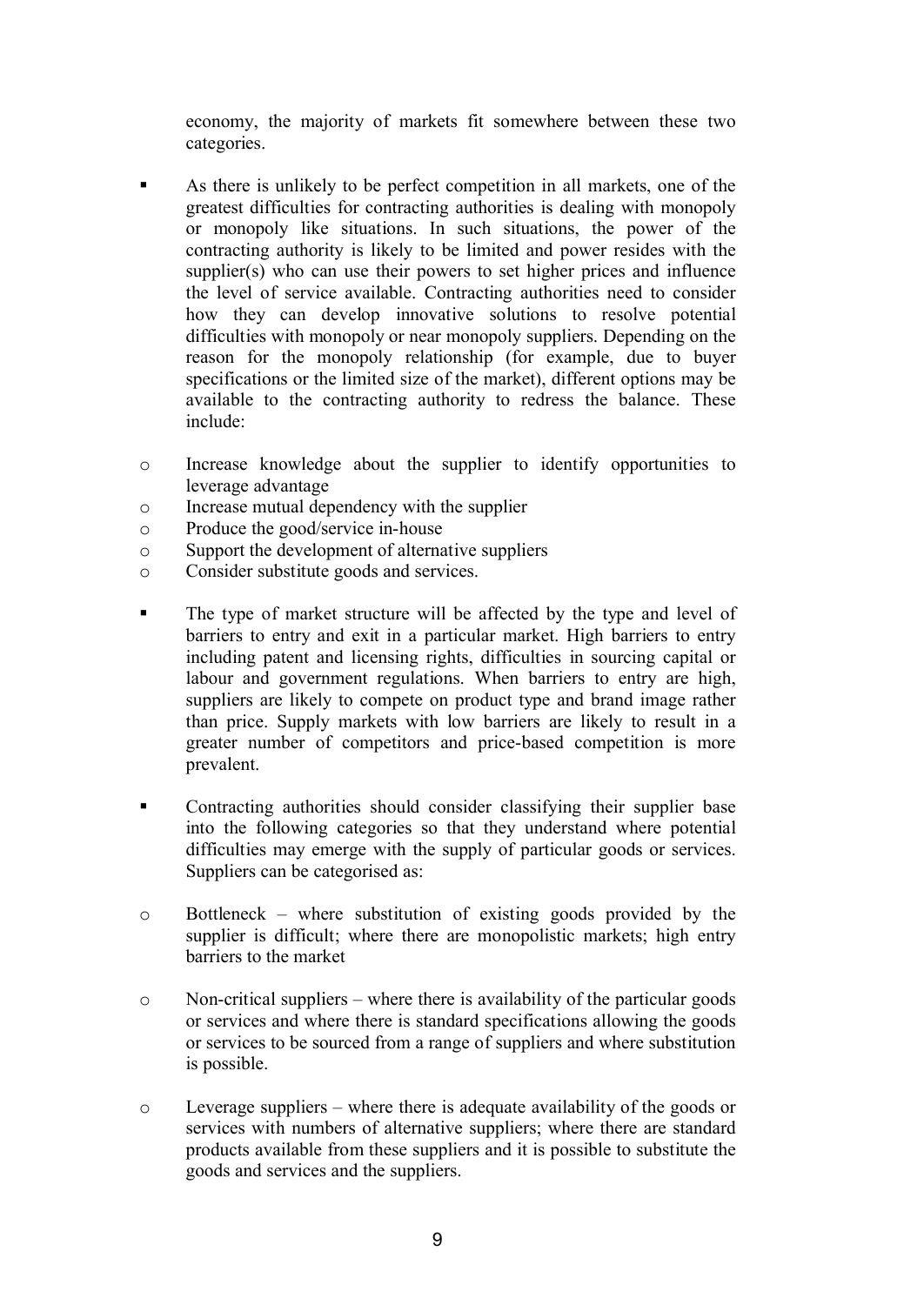- $\circ$  Critical strategic suppliers where the suppliers are strategically important; where substitution or alternative suppliers are difficult to source and they are of major importance for achieving the aims of the procurement strategy.
- Understanding the structure of a market gives contracting authorities an insight into the way firms operate and how they are likely to behave in a commercial environment when supplying the contracting authority.

#### **Competition**

- Key areas to research:
- o Do suppliers compete on quality, service, price and/or other factors
- o What are the trends in the supply market (for example, has product price consistently been reducing)
- o Is there any obvious competitive advantage held by a supplier
- o Are there any trade restrictions in the market
- o Is there impact of any trade, consumer or environmental legislation
- o What is the position of the product in its product life cycle, early, middle or late?
- **•** Identifying the way in which suppliers compete in the market provides information about supply market dynamics and what to expect from the market.
- Some companies compete on the basis of one of a number of factors which includes price, service, distribution, product types or brand image. Some will compete on price where they have similar product, service and distribution. Other companies differentiate on the basis of brand image and quality and level of service and less on price. The value of the additional costs of branded goods and associated services to the contracting authority needs to be considered when evaluating suppliers.
- The level of competition can also be affected by the type and level of barriers to entry and exit in a particular market. As outlined above barriers to entry include patent and licensing rights; difficulties in sourcing capital or labour and government regulations.
- It is also worth carrying out research on the product life cycle of any good. If a product is sold early in the product cycle, it is likely to be expensive and it may be subject to teething problems. As the product is developed and becomes more mainstream, it is likely to become cheaper and of better quality. Finally a product reaches the mature stage where there are a number of manufacturers and retailers and the product is relatively cheap and easy to purchase. Purchasing goods in the late stage of the product cycle provided they are fit for purpose and are not likely to become obsolescent, can be of significant benefit to contracting authorities.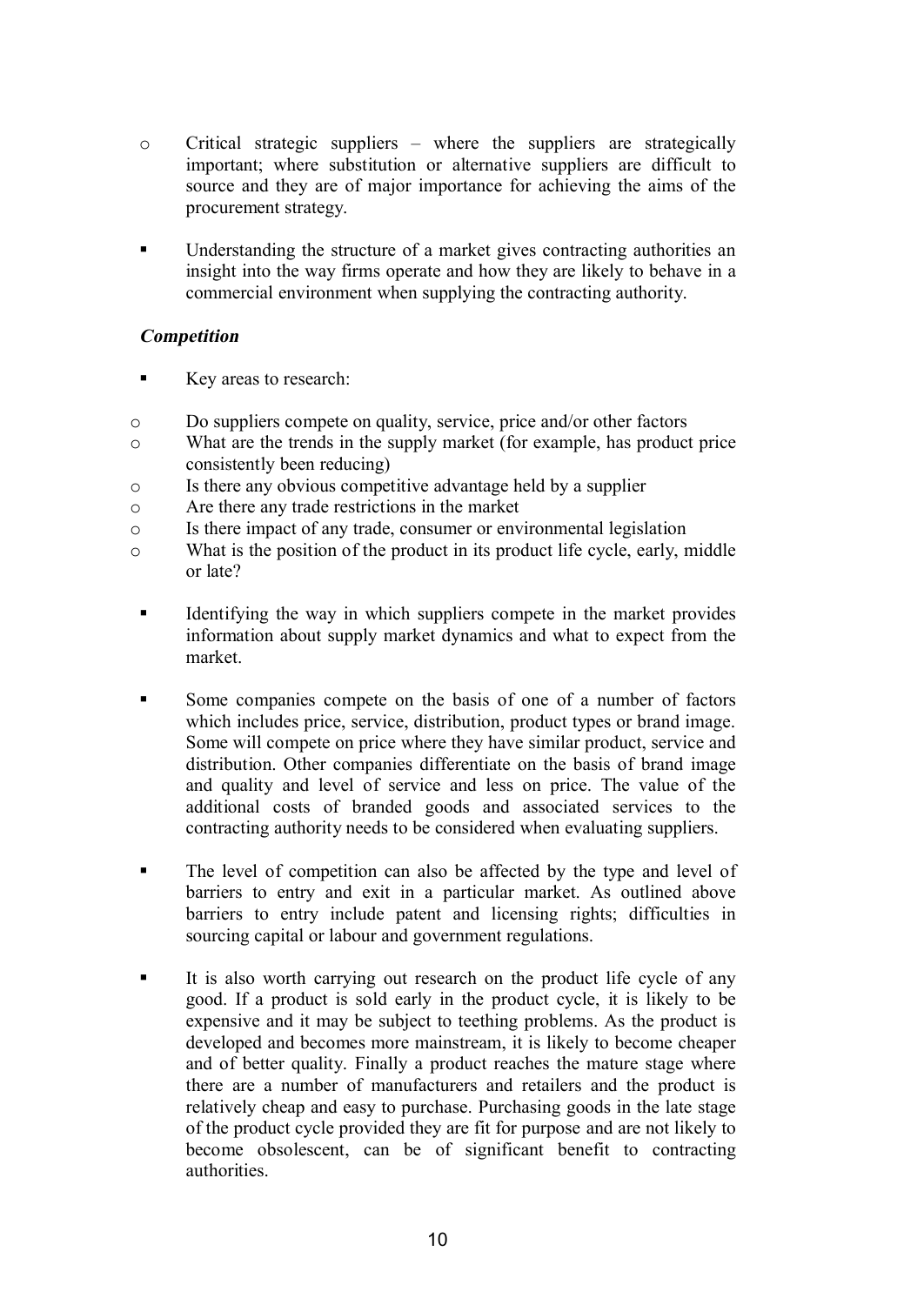It is useful to attempt to forecast future supply market situations. Following trends and examining the likelihood of competitors entering or leaving the market can help contracting authorities make better purchasing decisions. For example, the electricity industry is undergoing a process of deregulation. Prior to this, options for supply were restricted. Barriers to entry have been sequentially reduced resulting in more choices for buyers. This places the contracting authority in a potentially better position to seek a better deal.

#### *Supply Chain*

- § A supply chain consists of all members involved in the process of creating a good or service from inputs through production, distribution and marketing to the end user. Supply chains need to be examined to identify the value added<sup>6</sup> element at each stage and to look for areas of possible supply vulnerability<sup>7</sup>. Normally each participant in a supply chain introduces a price mark-up for the goods or services as they progress though the chain to compensate them for the value they add to development, distribution and sales process.
- Key areas to research:
- o What firms make up the supply chain
- o How complex is the supply chain
- o What does each member of the supply chain contribute to the end product (the level of value-adding)
- o What are the delivery or transportation methods in the supply chain
- o Are there any potential areas of supply vulnerability within the chain
- o Are there any more efficient sources of supply
- § For example, a domestic distributor of a specialist chemical sourced from outside the State would be expected to mark up the price to cover the importation and handling costs. The value adding component is the supplier managing the risks associated with importing and handling the chemical. Although it may be cheaper for a contracting authority to seek to purchase the chemical directly from the original supplier, the contracting authority would need to manage the importation and handling costs as well as the associated risks. It would need to compare the trade off between the two options and decide on the best option.

<sup>6</sup> Value added - Each participant of the supply chain should be expected to add value by contributing benefits to what will be the final product. This may include such things as product packaging, product refinements, service, distribution, and/or management information reports. The value added component will be the particular contribution of the supplier to the end product.<br><sup>7</sup> Supply

Supply vulnerability - These are the risks that may exist in the movement of products through the supply chain. These risks may include dangers in storage and handling, importation, and/or a supply chain participant's untimely exit from the market that may result in delays or stockouts.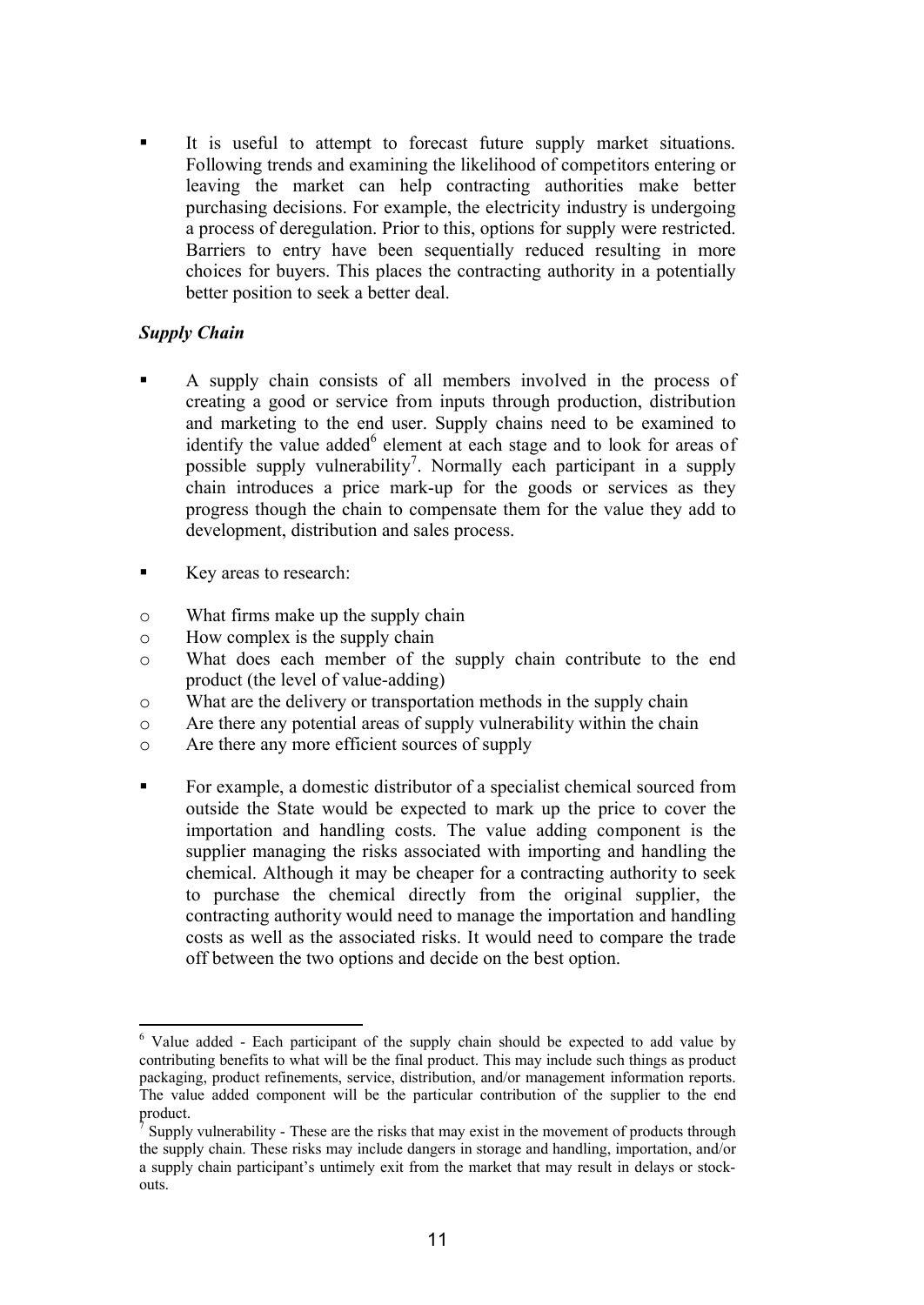It is also possible that there are unnecessary layers in the supply chain which do not add value but add cost and delay delivery. The efficiency of the supply chain also needs to be considered as some suppliers in the chain may be unreliable or poorly managed. The contracting authority needs to become aware of such issues and seek to manage them. Better management of the supply chain may include purchasing from a different level such as wholesale suppliers. Such an approach to purchasing would have to be weighed up against the benefits of purchasing from a local or SME supplier.

#### **Substitute goods and services**

- Key areas to research:
- o What goods and services are currently available to meet the needs of the contracting authority (Maintain a broad focus)
- o Are there any viable substitute goods or services that are currently under development that may be an alternative in the future?
- Focussing on the outcome required from the purchase and not the process often opens the market to a wider range of products and suppliers. For any goods or services, there may be a number of alternatives that are available that will meet the same need. Often product substitutes are missed because of a narrow focus or because specifications are too rigid. Sourcing substitute products increases the number of firms that may meet contracting authorities' needs and reduces the possibility of the contracting authority being in a vulnerable position in dealing with a monopoly supplier.
- § Maintaining a whole market focus presents an increased number of opportunities to source alternative goods and services. This process needs to be conducted in conjunction with the end users of the goods or services to ensure their needs will be met by any alternative products or services.
- For example, a contracting authority may seek to replace existing printers with a new set of similar size and standard of printers without considering whether there are alternatives to providing its printing requirements which could provide better value for money. It could for example
- o replace the existing printers with printing pods with fewer but higher specification printers
- o replace the printers with a combination of networked photocopiers and fewer printers
- o purchase multi-functional devices for specific units which could replace both printers and photocopiers
- o purchase a combination of networked photocopiers, high specification printers for printing pods and some multi-functional devices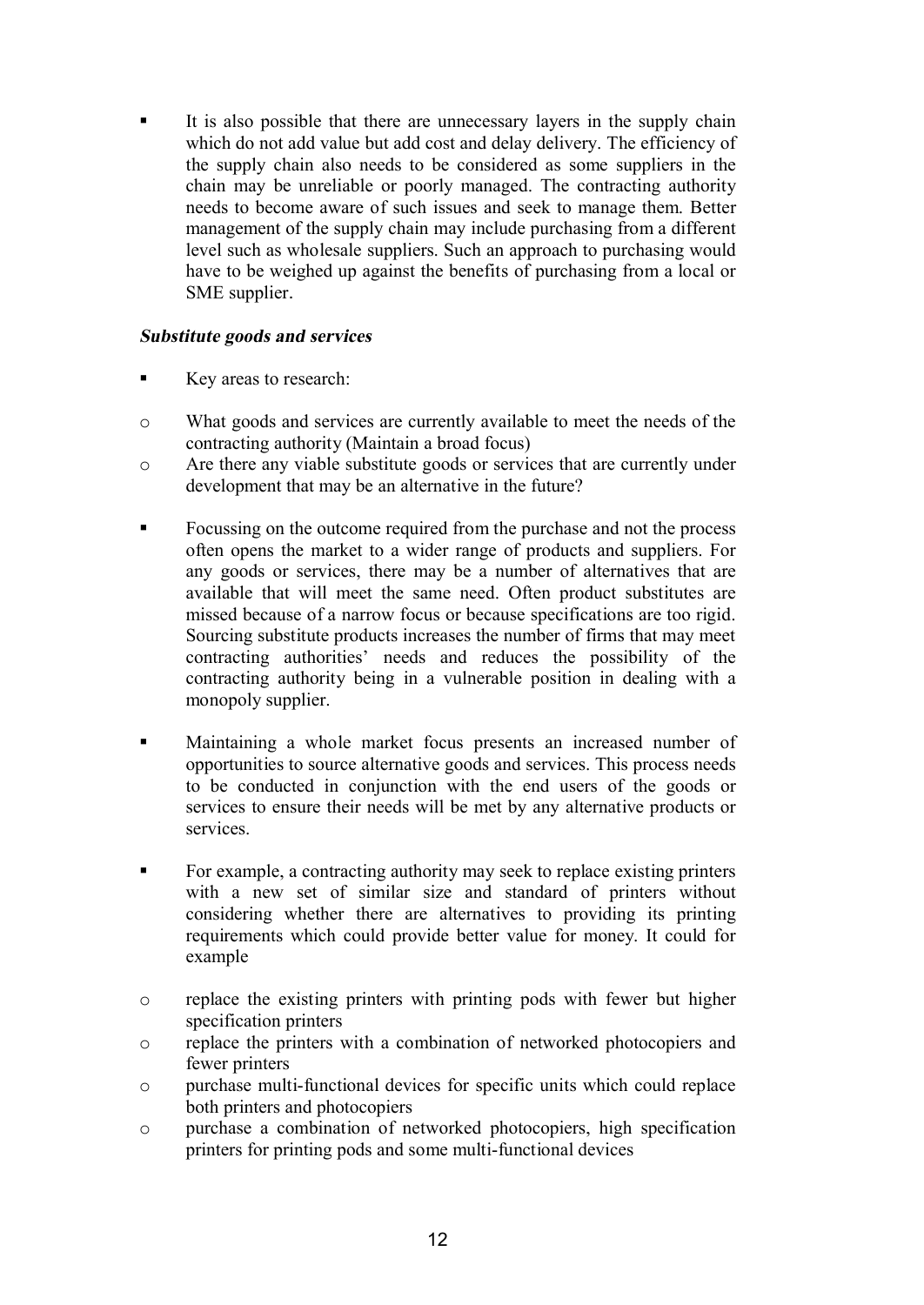The total cost of ownership of these combinations would have to be weighed against replacing the existing printers. Possible costs and efficiency issues associated with cultural and organisational opposition to a change from a printer environment would also have to be considered. However if the contracting authority does not consider alternatives to replacing existing equipment an opportunity to deliver better value for money would be missed.

#### **The contracting authority's value as a customer**

- § Key areas of research:
- o What is the total turnover in the market
- o What is the turnover of individual suppliers that supply the product (This information will need to be compared to the contracting authority's current and predicted annual spend (if available) to provide its relative value as a customer.)
- o What is the contracting authority's market share as a customer
- o Does the way the contracting authority conducts its business make it attractive (or unattractive) as a customer?
- It is important to consider the contracting authority's value to the supply market and individual suppliers within the market. Suppliers can segment their customers based on their relative importance based on among other issues the revenue yield and the attractiveness of the customers. They tend to concentrate on more valuable customers and wish to retain them by being more competitive. They may be less interested in gaining or retaining new business, if it is not of sufficient interest or there is insufficient margin in the business for them.
- The relative value of a contracting authority to a supplier is based on their expenditure and attractiveness. Expenditure considerations include:
- o The percentage of a supplier's business that the contracting authority represents (if the contracting authority is an existing customer)
- o the percentage of a supplier's business that the contracting authority could represent (if the contracting authority was looking for a supplier and the contracting authority's business was to be won)
- o the contracting authority's spending relative to total market turnover (a contracting authority is generally considered significant if its business is 0.5 percent or greater of turnover in the market).
- Attractiveness includes:
- o the profitability of selling to the contracting authority (sales revenue less any costs of selling the product)
- o the reputation of the contracting authority
- o the ease of managing the contracting authority's accounts
- o guaranteed/certainty of payment and little danger of insolvency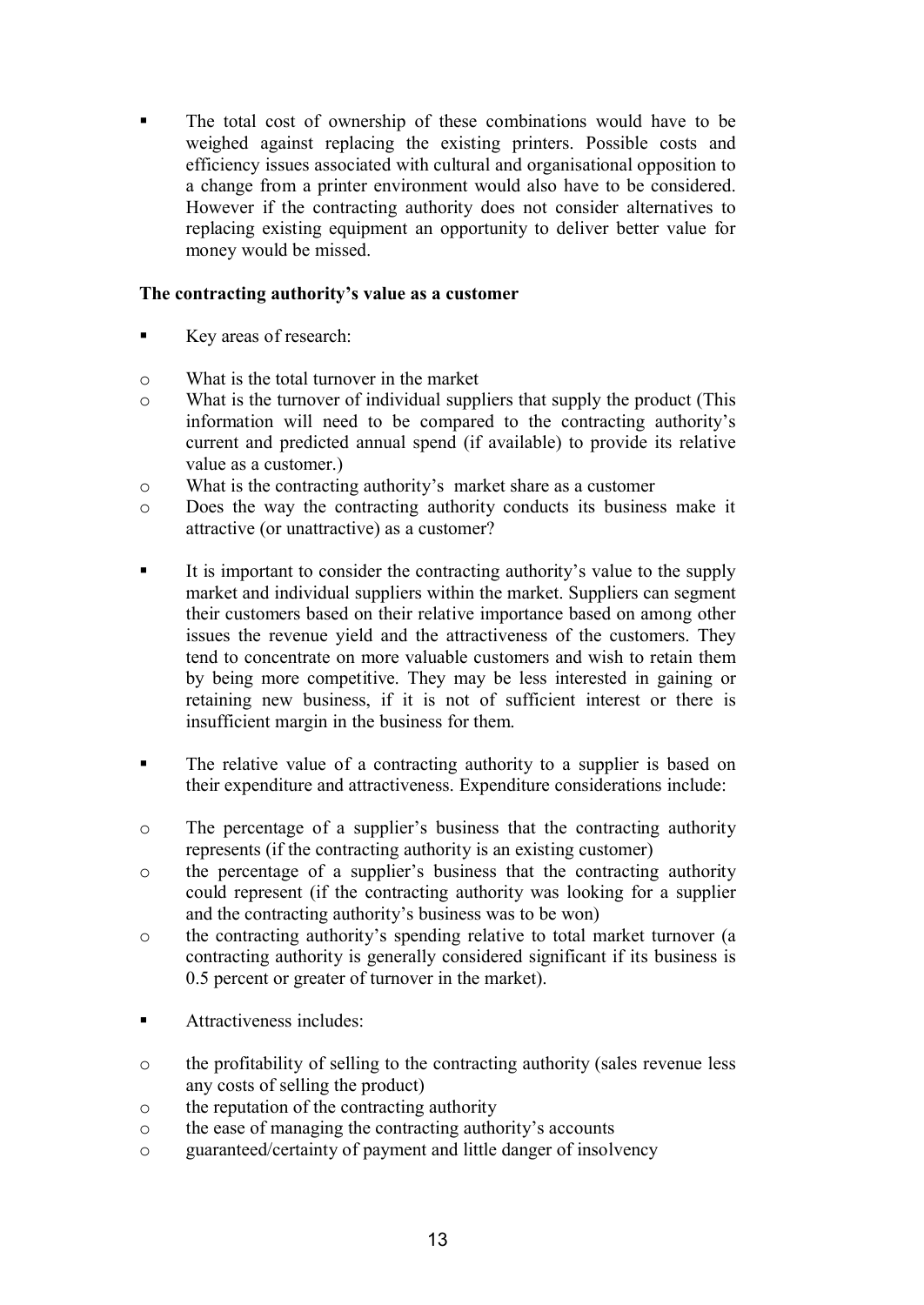o the potential to use the contracting authority as a marketing platform for the supplier (that is, the level of on-sell potential)

#### **Environmental factors**

- § Understanding the competitiveness and reliability of the relevant supply market may also involve gathering information on external environmental factors affecting that supply market. Environmental factors include any legal, political, cultural, economic, or technological elements that affect the supply market. Generally the two factors that are most likely to affect purchasing decisions are legal factors (legislation; national and EU) and political factors (policies). Full and careful consideration also needs to be given to factors such as currency exchange rates if entering into large overseas transactions outside the Euro zone.
- It is important to conduct an evaluation of all potential environmental factors for all purchases which are of sufficiently high value or where there is some risk to the contracting authority arising from the purchase. Most factors are likely to be identified by consulting users of the product and assessing records of previous transactions with a view to identifying key issues or problems.

#### *Retaining relevant information*

**•** Documented information gained through analysing supply markets is a key source of market, industry and supplier intelligence. Such information should be updated on an ongoing basis, in particular where a contracting authority purchases high risk expensive goods or services on a regular basis. The supply base is constantly evolving and changing over time and suppliers are constantly updating their marketing and management strategies.

#### **Sources of information**

- **Market and industry information is available from a variety of sources.** Most of those involved in purchasing have access to on-line databases or research resources of their organisation.
- § It is recommended that any research carried out uses secondary sources, which are already published before conducting any primary research (information found for the first time, such as conducting interviews or surveys). Secondary research usually provides good background information about the market and specific issues and/or suppliers. In terms of general market information this may include overall market size and other statistics, key suppliers in the market and the like. Specific supplier information may include goods and services supplied by particular firms, company reports and information about future plans.
- Once you have an initial understanding of the goods or services and the supply market arising from the secondary research, talking to suppliers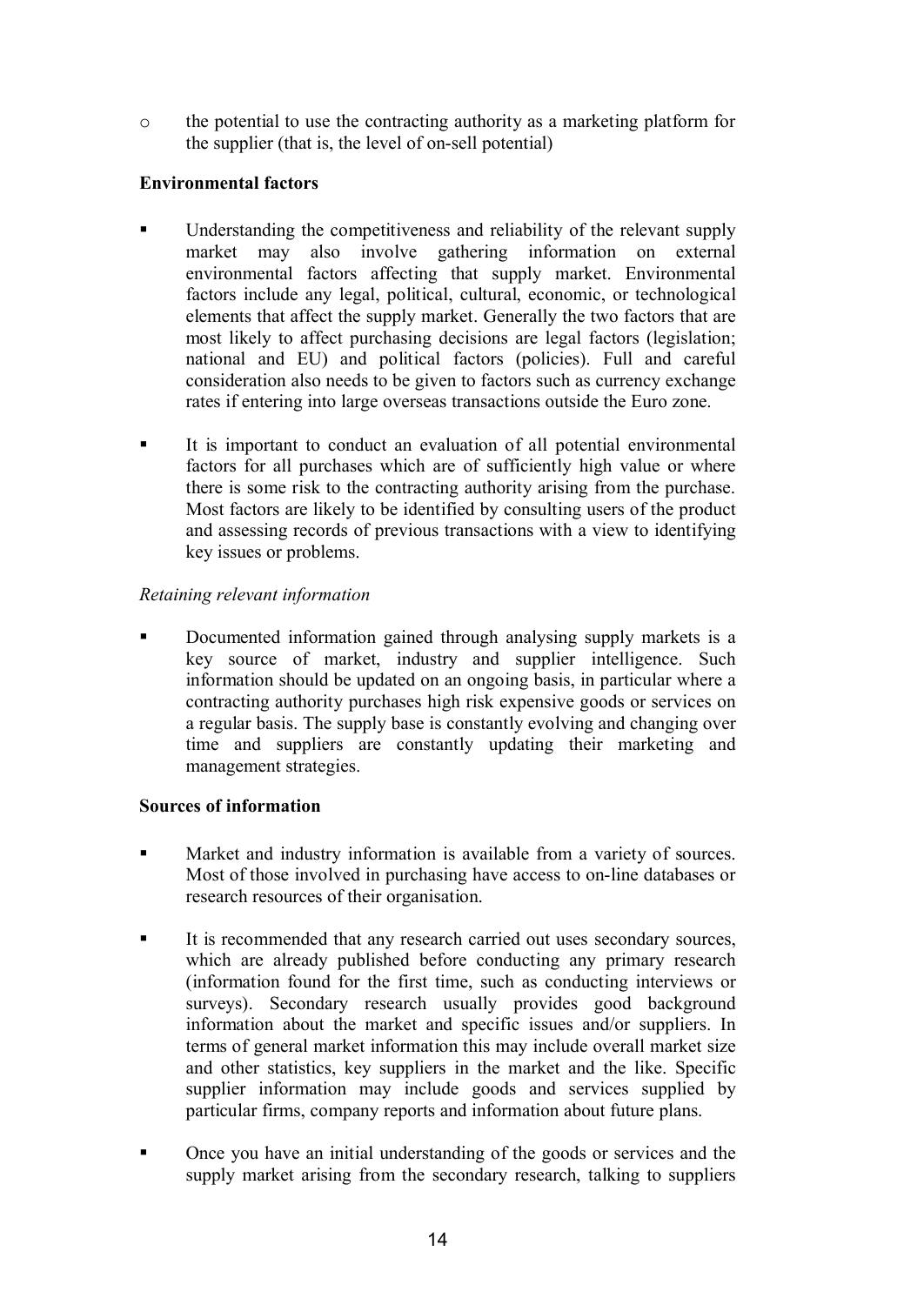and product users (primary research) can help generate a clearer, more detailed understanding. These could be existing suppliers or suppliers sourced through secondary research. Primary research includes interviewing those in the best position to understand any issues about the goods or services required to meet their needs. This type of research should involve a range of potential suppliers both current and noncurrent. A well prepared interview with suppliers can provide useful information on products and market developments compared to significant secondary research. It is also likely to provide information on cost and pricing pressures and what is approach is being adopted to reduce or minimise these costs.

- There is need for caution in any research work with suppliers as they are likely to be biased towards promoting their own products and services. It is important that a range of suppliers are interviewed since this gives a wider picture of products and markets and reduces potential complaints about bias or favouritism.
- If you decide to talk to potential suppliers be careful not to make any representations or promises on behalf of the contracting authority or give away any information that is commercially valuable to the contracting authority.
- § It is worth interviewing internal users of goods or services, including technical people and managers to obtain a good understanding of the issues. Targeting the appropriate person is important in getting the best information. Such individuals may also have a good understanding of the supply base and of the supply issues in that particular market and could provide a reality check on information obtained from primary or secondary sources. The information each person may supply is likely to be different but useful in building a complete picture of the range of suppliers and the nature of the supply market.
- The list of organisations and potential sources of information listed here is not exhaustive. Individuals involved in such a market analysis should use the sources listed here – but also seek out their own sources of information.

#### **Possible secondary information sources**

#### *On line databases*

The national public procurement portal is [www.etenders.gov.ie.](GGG8#%#)*#,183-) It has links to the EU public procurement portal http://simap.eu.int and other useful sites. Many contracting authorities will have access to some research databases, for example Lexis Nexis http:/[/www.lexis](GGG80#E&1U)nexis.com/.

#### *Government services*

**•** These bodies may have access to information about suppliers or particular markets.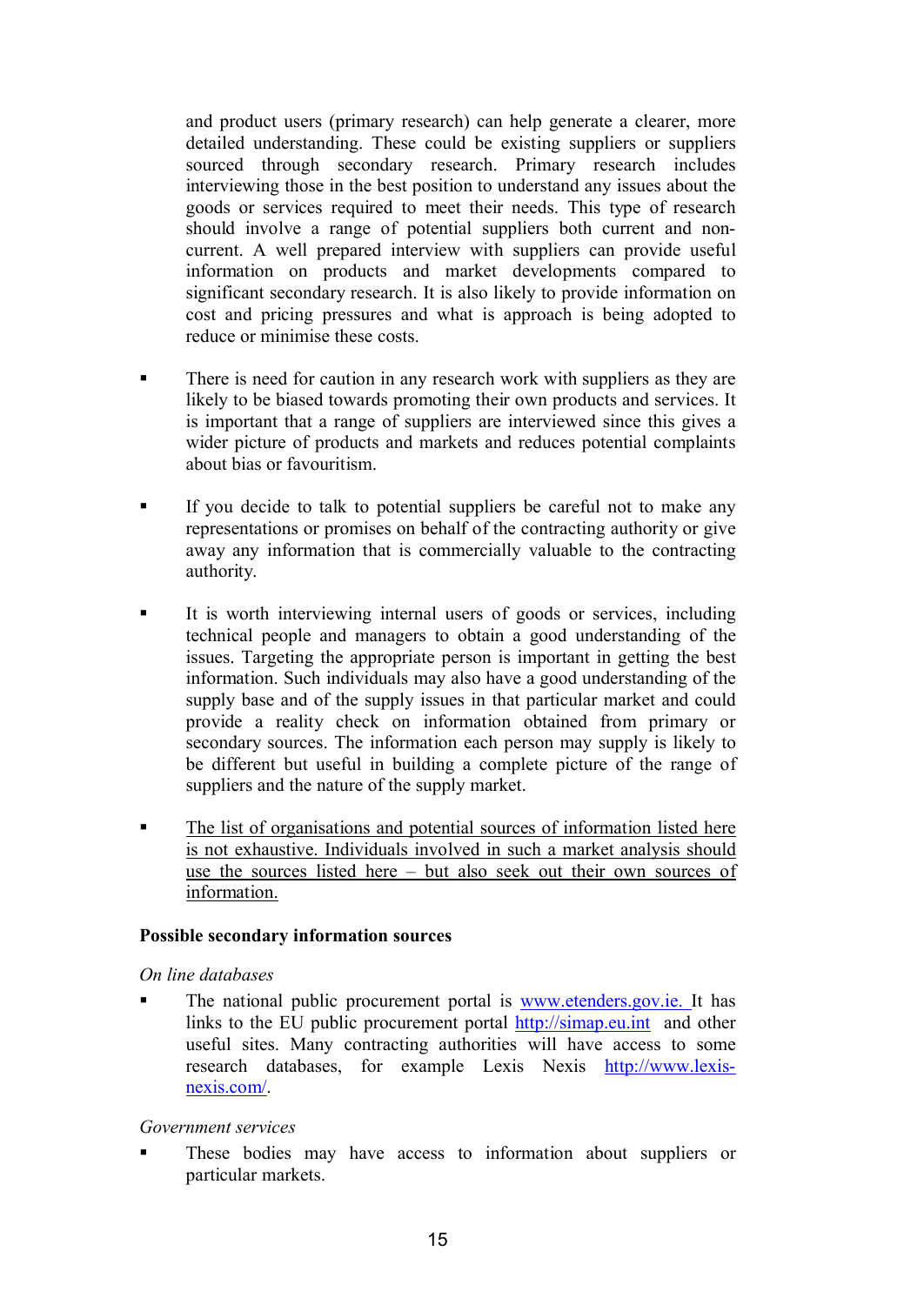- o Central Statistics Office http://[www.cso.ie/](GGG8$1-8&#J)
- o County Enterprise Boards (see relevant local ones)
- o Shannon Development (Clare, Limerick, North Tipperary, West and South Offaly and North Kerry) [www.shannon-dev.ie](GGG814())-)U*#)
- o Udaras Na Gaeltachta covers Donegal, Mayo, Galway, Kerry, Cork, Meath and Waterford [www.udaras.ie](GGG8.*(,(18&#)
- o Enterprise Ireland http://[www.enterprise-ireland.com/](GGG8#)%#,+,&1#U&,#0()*8$-/J)
- o IDA Ireland http://[www.idaireland.com/](GGG8&*(&,#0()*8$-/J)
- o Economic and Social Research Institute [http://w](4%%+RJJGGG8#1,&8&#J)[ww.esri.ie/](GGG8#1,&8&#J)

#### *Media sources*

- § Media monitoring is a useful mechanism for obtaining information about newsworthy activities occurring in the supply market. Some useful sources and their websites include the following. There are many others worth consulting. There may also be specialist media sources for particular goods or services which could also be consulted.
	- o RTÉ News [http://](4%%+RJJGGG8,%#8&#J)#G1J)[www.rte.ie/news/](GGG8,%#8&#J)#G1J)
	- o The Irish Times http:/[/www.ireland.com/](GGG8&,#0()*8$-/J)
	- o The Irish Independent [http://w](4%%+RJJGGG8.)&1-)8&#J&,&14f&)*#+#)*#)%J)[ww.unison.ie/irish\\_independent/](GGG8.)&1-)8&#J&,&14f&)*#+#)*#)%J)
	- o The Irish Examiner http://[www.irishexaminer.com/](GGG8&,&14#E(/&)#,8$-/J)
	- o The Economist [http://](4%%+RJJGGG8#$-)-/&1%8$-/J)[www.economist.com/](GGG8#$-)-/&1%8$-/J)
	- o The Financial Times http://[www.ft.com/home/europe](GGG8"%8$-/J4-/#J#.,-+#)
	- o Business and Finance magazine [www.businessworld.ie](GGG85.1&)#11G-,0*8&#)
	- o Harvard Business Review online http://harvardbusinessonline.hbsp.harvard.edu/b02/en/home/inde x.jhtm

#### *Industry representative bodies*

- § There are a number of national bodies who may be able to provide information on suppliers and on supply markets. These are
	- o Construction Industry Federation http://[www.cif.ie/](GGG8$&"8&#J)
	- o Chambers Ireland http:/[/www.chambers.ie](GGG8$4(/5#,18&#)
	- o Irish Business and Employers Confederation [http://](4%%+RJJGGG8&5#$8&#)[www.ibec.ie](GGG8&5#$8&#)
	- o Irish Small and Medium Enterprises Association (ISME) [www.isme.ie.](GGG8&1/#8&#)
	- o Small Firms Association http:/[/www.sfa.ie/](GGG81"(8&#J)
- Trade Associations can provide a useful source of information for specific categories of products or services. The IPA annual yearbook or the business sections of the telephone directory can provide useful ways of sourcing such information.

#### *Specialist commercial organisations*

• Many commercial organisations have data that may be useful when gathering supply market information. It is also possible to purchase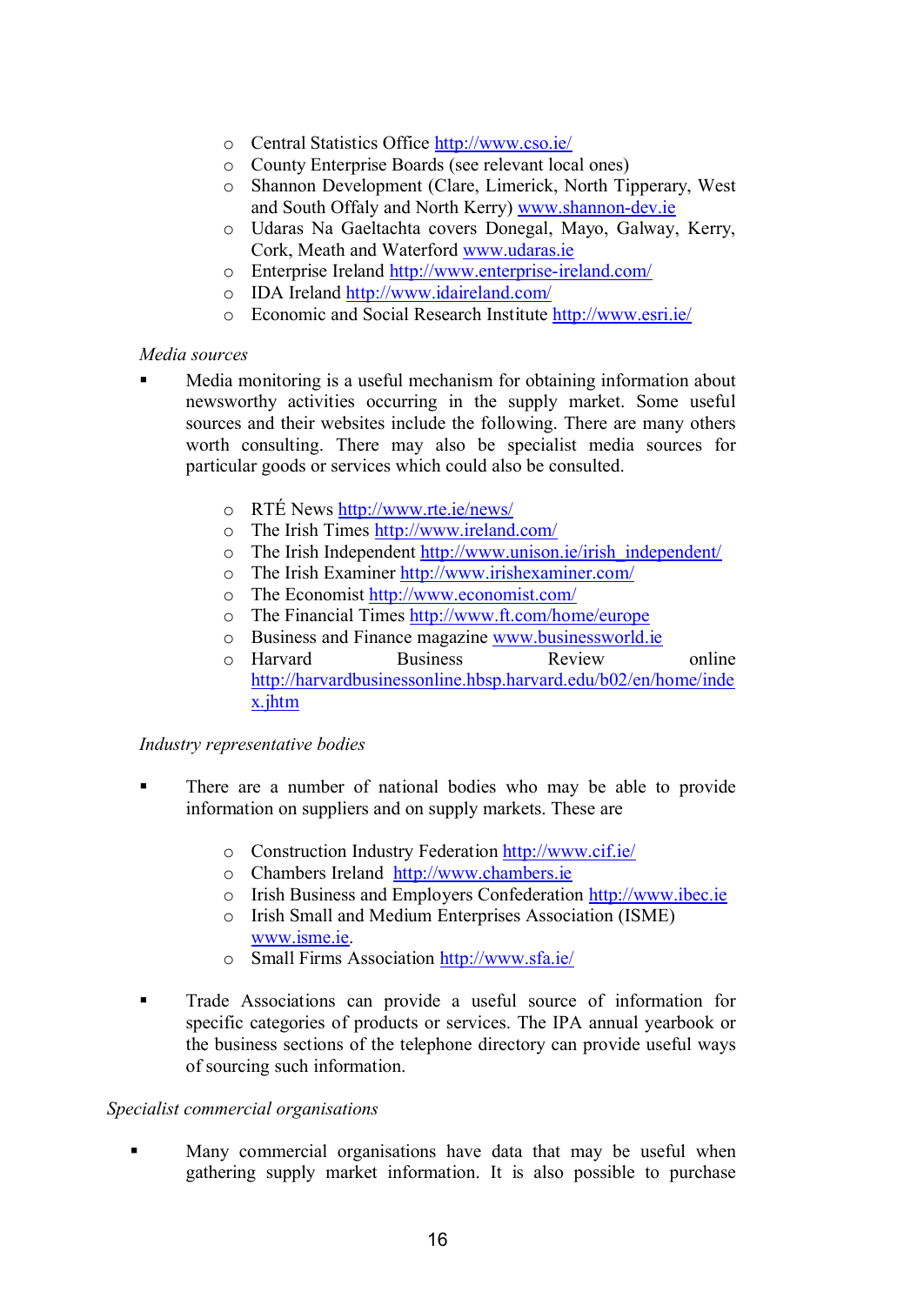secondary research from specialist research organisations. It is a matter of personal judgement to determine whether the value of such material justifies the purchase costs. These include

- o http:/[/www.business.ie/](GGG85.1&)#118&#J)
- o http:/[/www.kompass.ie/](GGG8B-/+(118&#J)
- o http:/[/www.researchandmarkets.com](GGG8,#1#(,$4()*/(,B#%18$-/)

#### *Other sources of information*

Individuals researching a base of suppliers may also want to consider using local libraries or libraries in third level institutions to source relevant material.

#### *Internet search engines*

- Internet search engines can be used to point you in the direction of a great wealth of information. Some examples include:
	- o Alta Vista http://ie.altavista.com/
	- o Google [http://w](4%%+RJJGGG83--30#8&#)[ww.google.ie](GGG83--30#8&#)
	- o Yahoo [http://uk.yahoo.com/](4%%+RJJ.B86(4--8$-/J)
	- o Ask http://[www.ask.com/](GGG8(1B8$-/J)

#### *Company specific information*

§ If an individual is researching one supplier information in accounts and annual reports can often be found on the internet. If more detailed financial information is required (in Ireland) it can be acquired from the Companies Registration Office (CRO) [http://](4%%+RJJGGG8$,-8&#)[www.cro.ie](GGG8$,-8&#) for a fee.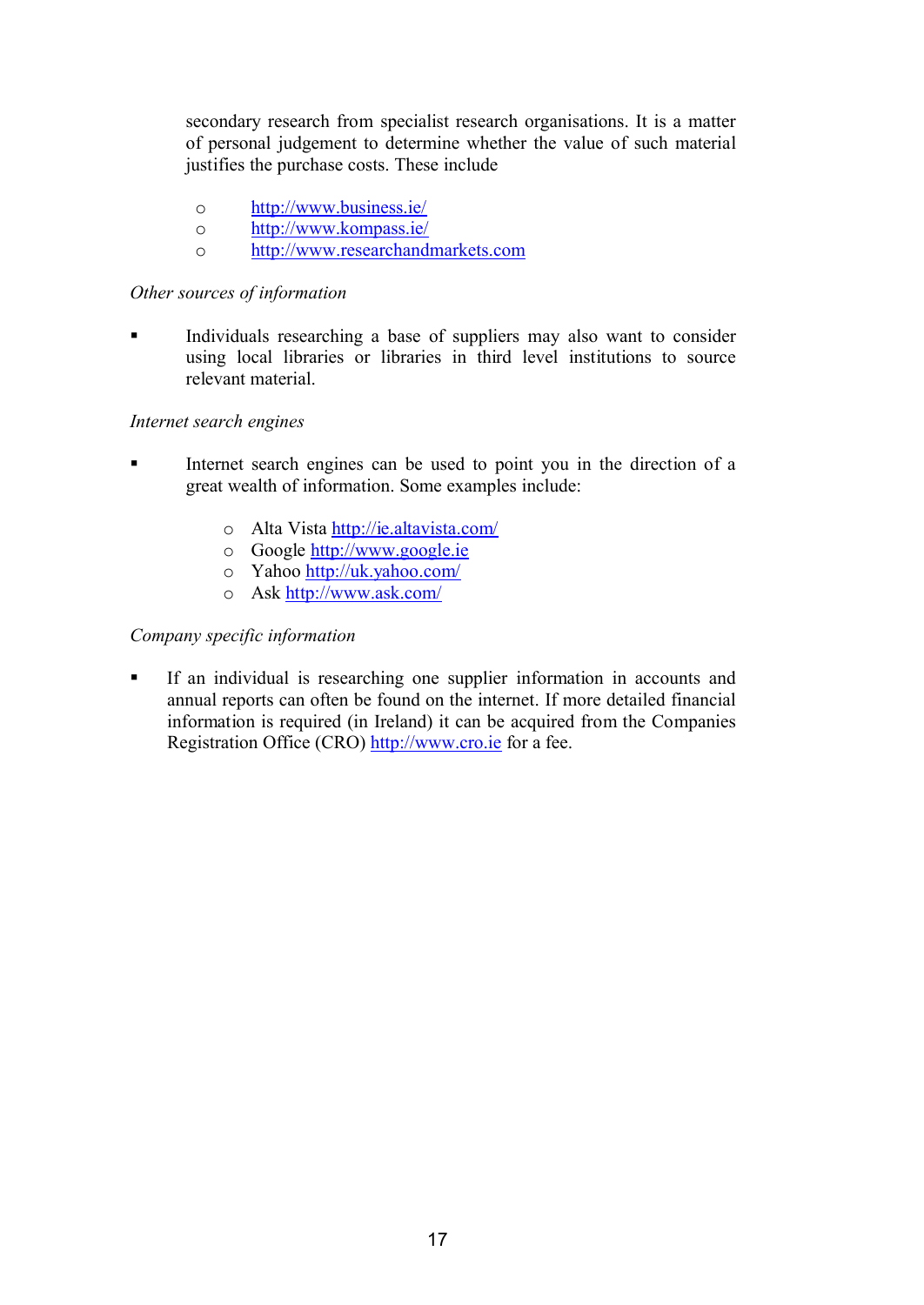## **Appendix 1**

### **Market analysis for easy to secure supply and low relative expenditure**

## Supply Positioning Chart

- Expenditure
- Risk



- § Goods easier to acquire and are commonly available and any significant market analysis is not necessary
- Where market analysis is carried out it should focus on services (e.g. couriers, cleaning)
- What suppliers are in the market
- Who are the main suppliers
- How effective is their service provision
- § Is there any difference in the services being supplied
- How important is your contract to the supplier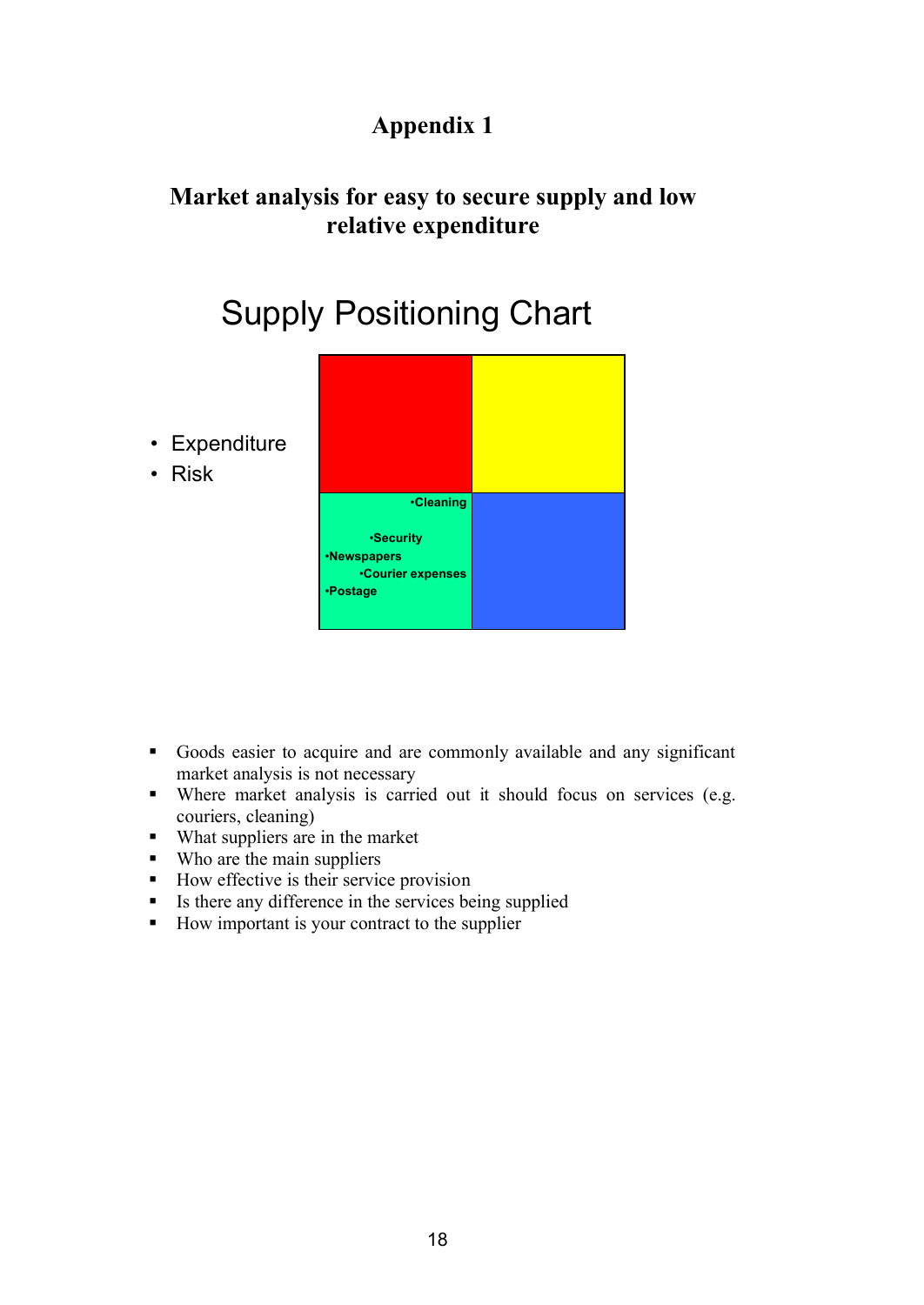### **Market analysis for easy to secure supply and high relative expenditure**



# Supply Positioning Chart

- Better understanding of markets needed here for both goods and services
- Markets for goods and services are more complex
- How many suppliers
- What is the differences in products or services provided
- § Do suppliers compete on quality, price or both other factors
- What are the price trends in the market
- How important is your contract to the supplier
- What alternative goods or services exist to meet your needs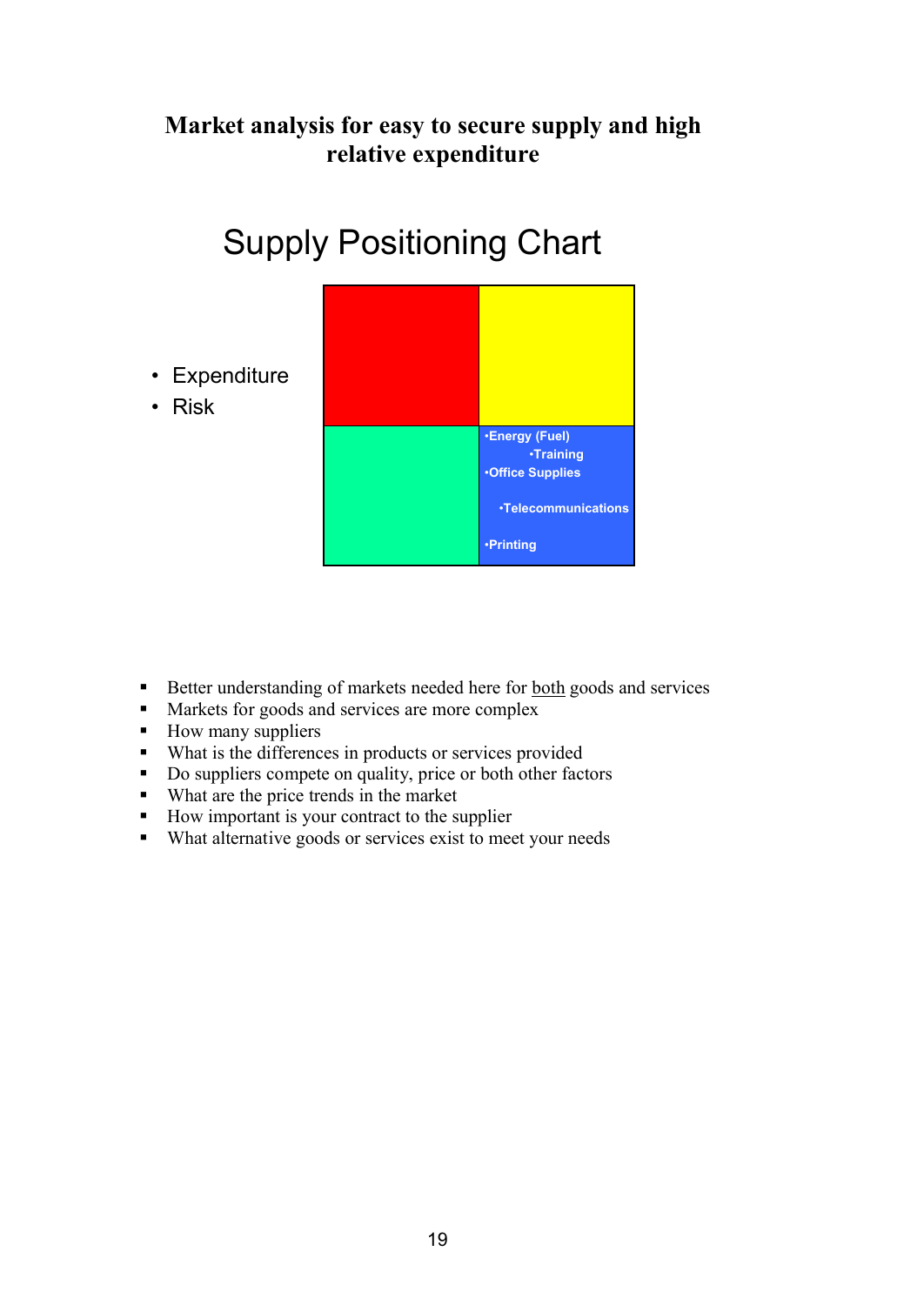### **Market analysis for difficult to secure supply and low relative expenditure**

# Supply Positioning Chart



- Better understanding of markets needed here for both goods and services
- Usually limited number of specialised suppliers
- Who are market leaders

• Risk

- What is the level of product differentiation
- Do supplier compete on price, service or both
- Are there barriers to entry to the market
- What alternative goods or services are available to meet the needs of the department
- How important is the department/agency as a customer